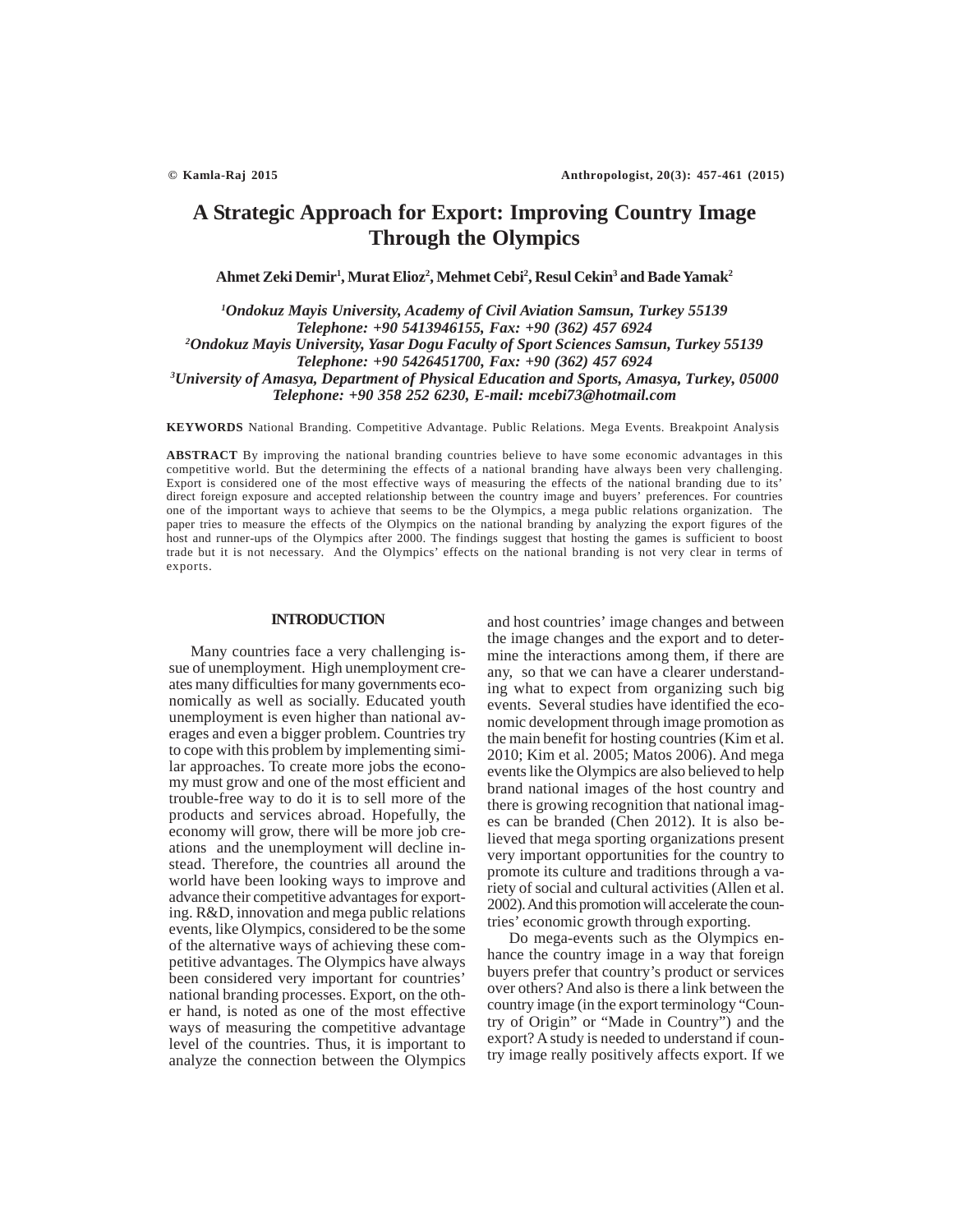can understand the connection between the two, then we can look at the Olympics hosting countries to see whether the Olympic Games have helped them to create a country image.

The effect of country of origin (CoO) on consumers' perceptions and purchasing intentions is a common theme in marketing research (Bloemer et al. 2009; Usunier 2006). Since Dichter's (1962) reference to the significance of the "madein" dimension, research on CoO effects has become one of the major domains within the scientific literature on consumer behavior and international trade (Bloemer et al. 2009; Usunier, 2006).

Ahmed et al. 2008 and Laroche et al. (2002) suggested that CoO has a significant influence on the choice of a product or service, while others (Ettenson et al. 1988; Liefeld 2004; Lim et al. 1997; Lim et al. 1994) concluded that the influence of CoO is very weak. Kotler et al. (2002) found strong associations between the country image and product quality in relation to product/ brand evaluations. Customers consider both the brand's attributes and the place of manufacture or place of assembly in their purchasing decisions (Ahmed et al. 1996). Because brands typically convey an implicit reference to their home country and tend to be associated with that country in consumers' minds (Samiee 1994; Thakor et al. 1996). Bilkey and Nes (1982) showed that consumers leaning to regard products that are made in a given country with consistently positive or negative attitudes. In a meta-analysis, Liefeld (1993) stated that country image appears to influence consumer evaluation of product quality, risk, likelihood of purchase.

The export data from 1990 to 2012 of the host countries after 2000 (Australia, Greece and China) analyzed to see whether there are any breakpoints and trend changes. The runner-ups' export data, China (2000), Italy (2004) and Canada (2008), were evaluated to compare the hosts and runner-ups performances in terms of export trends.

#### **METHODOLOGY**

All of the relevant economic data used for this paper was taken from World Bank economic data set. The Multiple Linear Regression Model (a statistical technique that uses several explanatory variables to predict the outcome of a response variable) and the Chow Breakpoint Test (a statistical and econometric test of whether the

coefficients in two linear regressions on different data sets are equal) were used to analyze the data with the help of "Eviews 8" program. Percentage Trend Analysis (the presentation of amounts as a percentage of a base year) was also used to see the changes over the years.

## **RESULTS**

According to the structural breakpoint analysis Australia has a structural breakpoint for the export and it is very significant ( $p < 0.001$ ). Greece has significant structural breakpoints for the export at p<0.005. China, different from Greece and Australia, has no significant breakpoint for Export at  $p < 0.005$  but breakpoint at  $p < 0.01$ . The results of Chow breakpoint analysis, on the whole, suggest that the year of the Olympics has made an impact on the countries' exports.

In terms of percentage trend analysis, Australia saw an increase for the export for the year of Olympic, 2000. The following year after the Olympic the export numbers were slightly increasing. In the pre-Olympic period (1991-1999), the export were increasing on the average by 5.04 percent per year but in the post-Olympic period (2000-2012) the export increased by 12.77 percent, pointing out a very healthy growth.

China was the main competitor for Australia for the 2000 Olympic bidding. It is important to see, even though it was unsuccessful at the end of the bidding process, how China performed in terms of the export. China's export numbers in the pre-Australian Olympic period (1991-1999) were increasing on the average by 13.47 percent per year, in the post- Australian Olympic period (2000-2012) the export increased by 17.06 percent, indicating a strong growth rate.

Comparing the Australian and Chinese export data have revealed that both countries performed better in the post- Australian Olympic period, but Australia's ratios were even better. The Olympic caused structural breakpoints for Australia and for the better, but China, the runner-up, did also perform strongly. Therefore, it may be concluded that hosting the games is sufficient to boost trade but it is not necessary.

For Greece, export numbers increased for the year of Olympics, 2004.The trend analysis showed that until 2008 the export numbers continued to increase, but after 2008-2009 and may be with the effects of the global financial crisis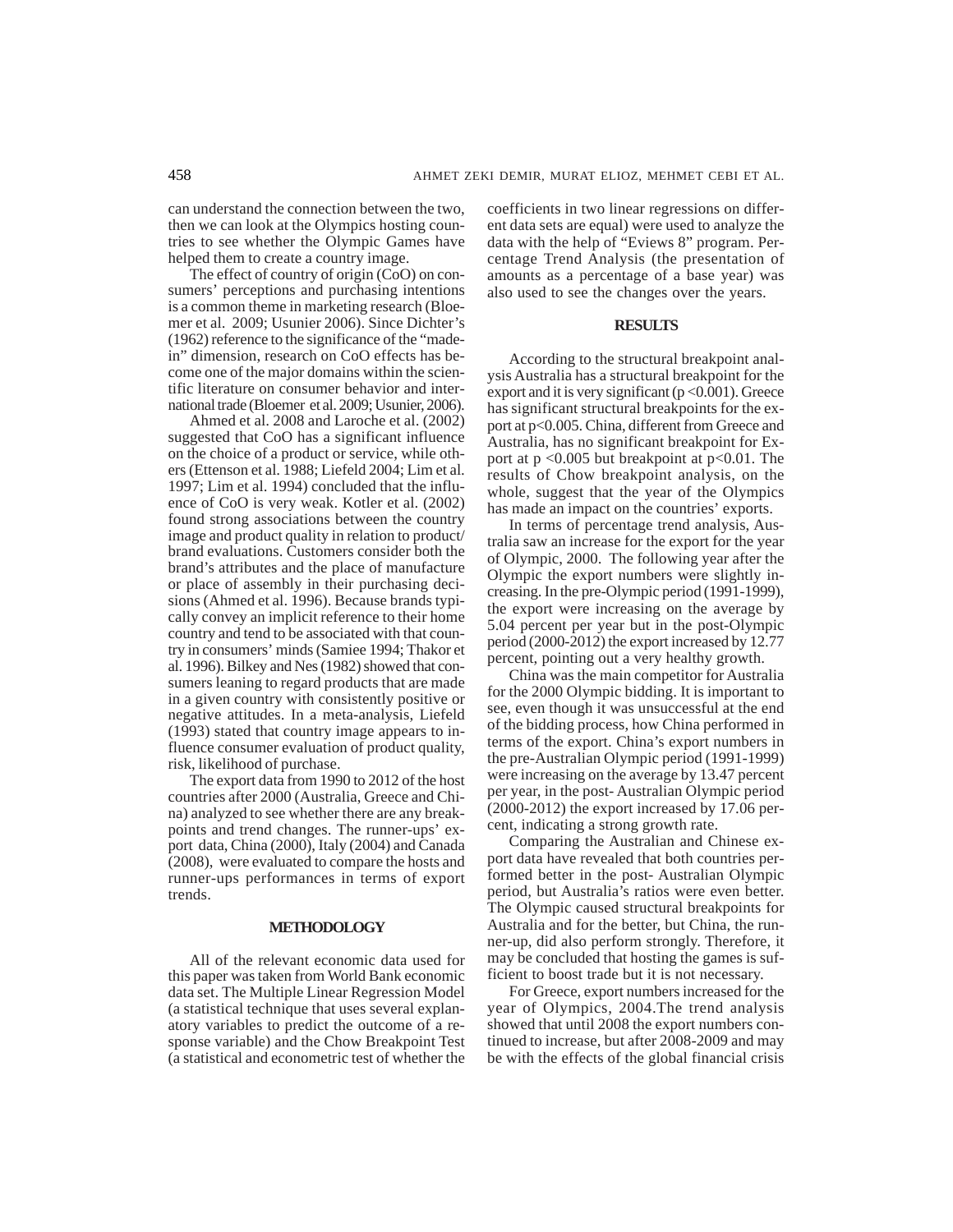and heavy debt ratio of the Greece government the economy has started to tumble. In the pre-Olympic period (1991-2003) export on the average increased by 7.21percent per year while in the post-Olympic period (2004-2012) export was increasing by only 7.14 percent, indicating no changes.

Italy was the runner-up for the 2004 Olympic bidding. Italy's export numbers in the pre-Greek Olympic period (1991-2003) were increasing on the average by 4.50 percent per year, in the post-Greek Olympic period (2000-2012) the export increased by 6.53 percent, pointing out a better growth.

Analyzing the Greek and Italian export data have shown that in the post-Greek Olympic period we can conclude that Greek export performed poorly while Italian export showed significant increases.

China's export numbers also increased for the year of Olympics, 2008. But, the following year the export decreased. According to the percentage trend analysis, in the pre-Olympic period (1991-2007) export on the average increased by 20.83 percent per year while in the post-Olympic period (2007-2012) export had shown a sharp fall to 12.07percent. This may be due largely the effects of the global crisis but on the other hand it may also be the result of unsuccessful public relations campaign of China to improve its perception.

Canada was the runner-up for the 2008 Olympic bidding. Canadian export numbers in the pre-Chinese Olympic period (1991-2007) were increasing on the average by 7.47percent per year, in the post- Chinese Olympic period (2008-2012) the Export increased by 3.23 percent, pointing out to a sharp decline.

The results have shown that for the post-Chinese Olympic period both Chinese and Canadian exports had shown drastic decreases.

## **DISCUSSION**

Enhancing the awareness understanding and commitment to a brand through public relations is usually an essential part of any overall strategy, moreover, there is increasing social consciousness among consumers who now place more emphasis on what an organization is about rather than simply what that organization produce in the form of services or products (Mikacova et al. 2014). For many countries hosting the Olympics is one of the most important ways to achieve national branding so that they can realize some economic gains. With or without the hosting the Olympics the host countries, like almost all countries in the world, may be different in sizes and speeds, were in growth paths. The important thing was here to determine whether the Olympics change those growth paths in a way that these countries move to different levels. "Ex-post studies have consistently found no evidence of positive economic impacts from mega-sporting events even remotely approaching the estimates in economic impact studies" (Owen 2005). In terms of the export, the researchers' found that hosting the Olympics had structural breakpoint effects on the export.

But after analyzing the export data of the host countries for the period after 2000 (Australia, Greece and China Olympics), the researchers also found out that the Olympics did not produce significant results. Owen (2005) stated that "if increasing net exports is the way sporting events benefit a local economy, then the Olympic Games should be an event that makes a noticeable contribution to an economy". To see the extent of the contribution to the economy the researchers made some comparisons between successful (hosts) and unsuccessful Olympic bidders (runner-ups). According to the results, only Australia (2000) seemed to be capable of increasing its average export. Greece (2004) and China (2008) had lost their export capability in the post-Olympics periods in comparison to the pre-Olympic periods. The runner-ups, on the whole, performed similar to or better than the hosts. This is an interesting result since it suggests that hosting the Olympics not worth it.

The findings make also sense since achieving success in export markets is not an easy task, due largely to the multiple, diverse, and idiosyncratic nature of foreign environments (Samiee et al. 1990; Czinkota et al. 1998). There are also barriers to exporting and most important of them are "regulations", "language/culture issues", and "time and effort it takes" (Blackburn et al. 2010).

Just improving the national branding is not enough to perform better than other countries in terms of the export. Several scholars have suggested that export performance is multidimensional and cannot be measured simply by a single performance indicator (Cavusgil et al. 1994; Diamantopoulos et al. 2007; Sousa 2004). The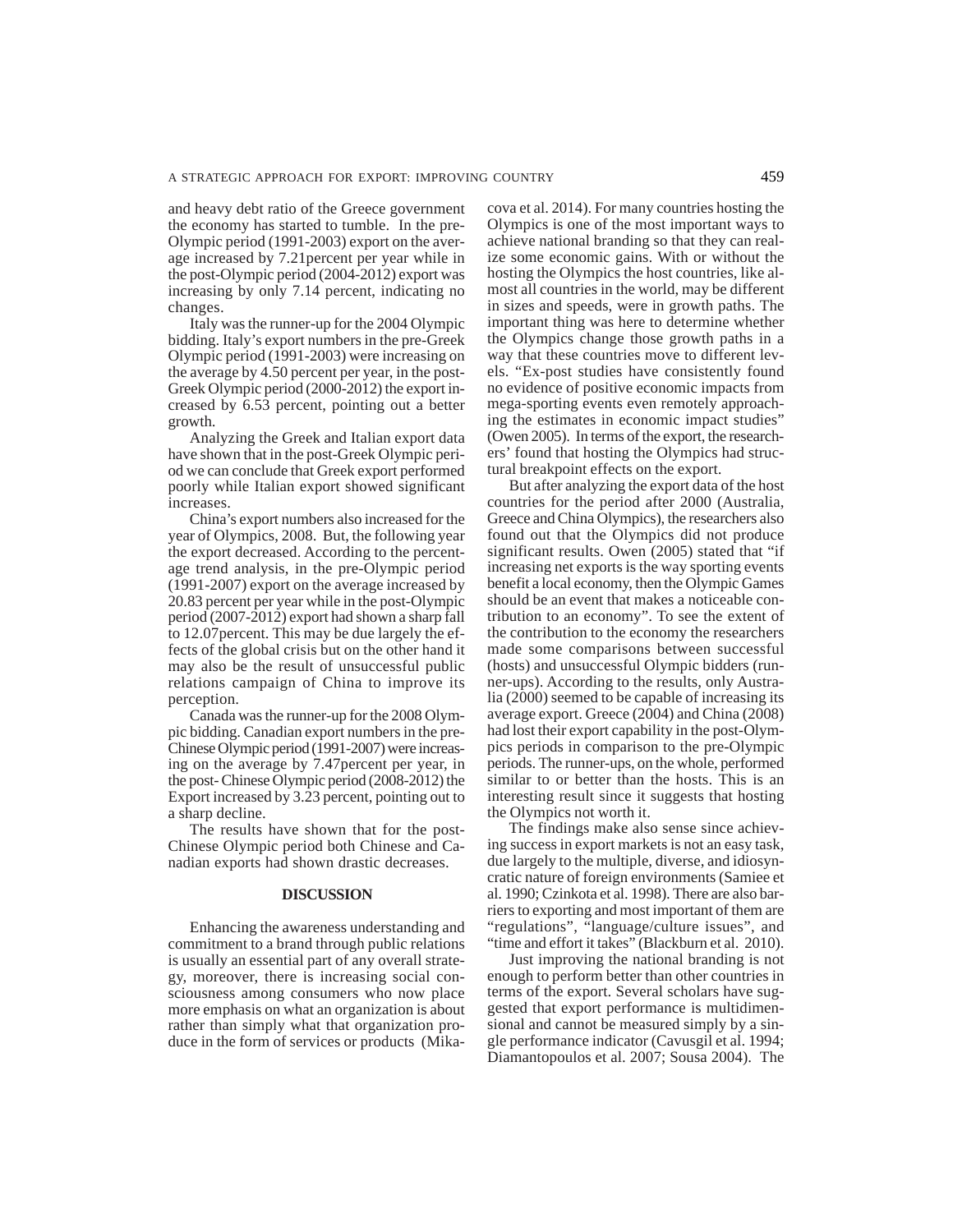process is so complicated it is not very easy to conclude that only the country image will solve every complexity of the demand and supply. We cannot say that only one mega event is powerful enough to change the country image and, therefore, export volume for long-term.

The debates about the impact of the Olympics on international trade have been far from being settled. Rose and Spiegel (2010) investigated the impact of hosting the Olympic Games on international trade flows and showed that hosting mega events benefit the hosting country in stimulating exports and imports. "Using a variety of trade models, we show that hosting a mega-event like the Olympics has a positive impact on national exports. This effect is statistically robust, permanent, and large; trade is around 30 percent higher for countries that have hosted the Olympics. Interestingly, however, we also find that unsuccessful bids to host the Olympics have a similar positive impact on exports" (Rose et al. 2010). So, this is also in line with the reseachers' findings that sometimes the runner- ups even performed better (for example, Italy over Greece).

Some suggest even if there were some benefits of the Olympics they are not everlasting. Baade and Matheson (2002) mentioned that "the evidence suggests that the economic impact of the Olympics is transitory, one-time changes rather than a 'steady-state' change". The findings are also in line with Baade and Matheson (2002) since the findings shows, even though, there were some increases in the export figures for some host countries most of them were transitory.

#### **CONCLUSION**

National branding is one of the key advantages that the bidding countries pursue. With the help of the national brand awareness, countries expect short and long-term economic benefits. To build a national branding, the Olympics may provide excellent public relations opportunities. The export figures may be helpful to understand whether hosting mega organizations produce positive outcomes. The paper tries to understand the relationship among the Olympics, national branding and the export to see the effects of the Olympics on country image and the export. In terms of the export the researchers indicate that the country image or national branding affects the export capacity of a country and also hosting the Olympics made some differences for export for the host countries. But this does not mean that without the hosting Olympics the countries would be worse off.

## **RECOMMENDATIONS**

Hosting the games is sufficient to boost trade and the economy but it is not necessary. The increases in the export numbers can be evaluated as positive things for the development of a country and according to the findings mega events like the Olympics are helping host countries to achieve that. But, even though, such public relations organizations may bring gains, it must be remembered that hosting these organizations not without any downsides. Brazil's 2014 World Cup is a vivid example that upheavals and disturbances can vanish the effect of country image rise and this can turn into a public relation disaster. To see the effects of these troubles on Brazil's economic performances the country's relevant economic figures must be watched closely for a better analysis. Consequently, the Olympics have up and downsides and if hosting countries successfully manage the processes the Games may benefit their export capabilities, otherwise the outcomes will be disappointing.

## **REFERENCES**

- Ahmed SA, d'Astous A 2008. Antecedents, moderators and dimensions of country-of-origin evaluations. *International Marketing Review,* 25(1): 75-106.
- Ahmed SA, d'Astous A 1996. Country-of-origin and brand effects: A multi-dimensional and multi-attribute study. *Journal of International Consumer Marketing,* 9(2): 93-115.
- Allen J, O'Toole W, McDonnell I, Harris R 2002. *Festival and Special Event Management.* 2nd Edition. Australia: Wiley.
- Baade RA, Matheson VA 2002. Bidding for the Olympics: Fool's Gold? In: C Barros, M Ibrahim, S Szymanski (Eds.): *Transatlantic Sport.* London: Edward Elgar Publishing, pp. 127-151.
- Bilkey WJ, Nes E 1982. Country-of-origin effects on product evaluations. *Journal of International Business Studies,* 13: 89-99.
- Blackburn R, Wainwright T 2010. The Export Factor: British SMEs' Approach to Doing Business Overseas. *Project Report.* London, U.K.: Barclays, pp. 6-18.
- Bloemer J, Brijs K, Kasper H 2009. The CoO-ELM model: A theoretical framework for the cognitive processes underlying country of origin-effects. *European Journal of Marketing,* 43: 62-89.
- Cavusgil ST, Zou S 1994. Marketing strategy performance relationship: An investigation of the empiri-